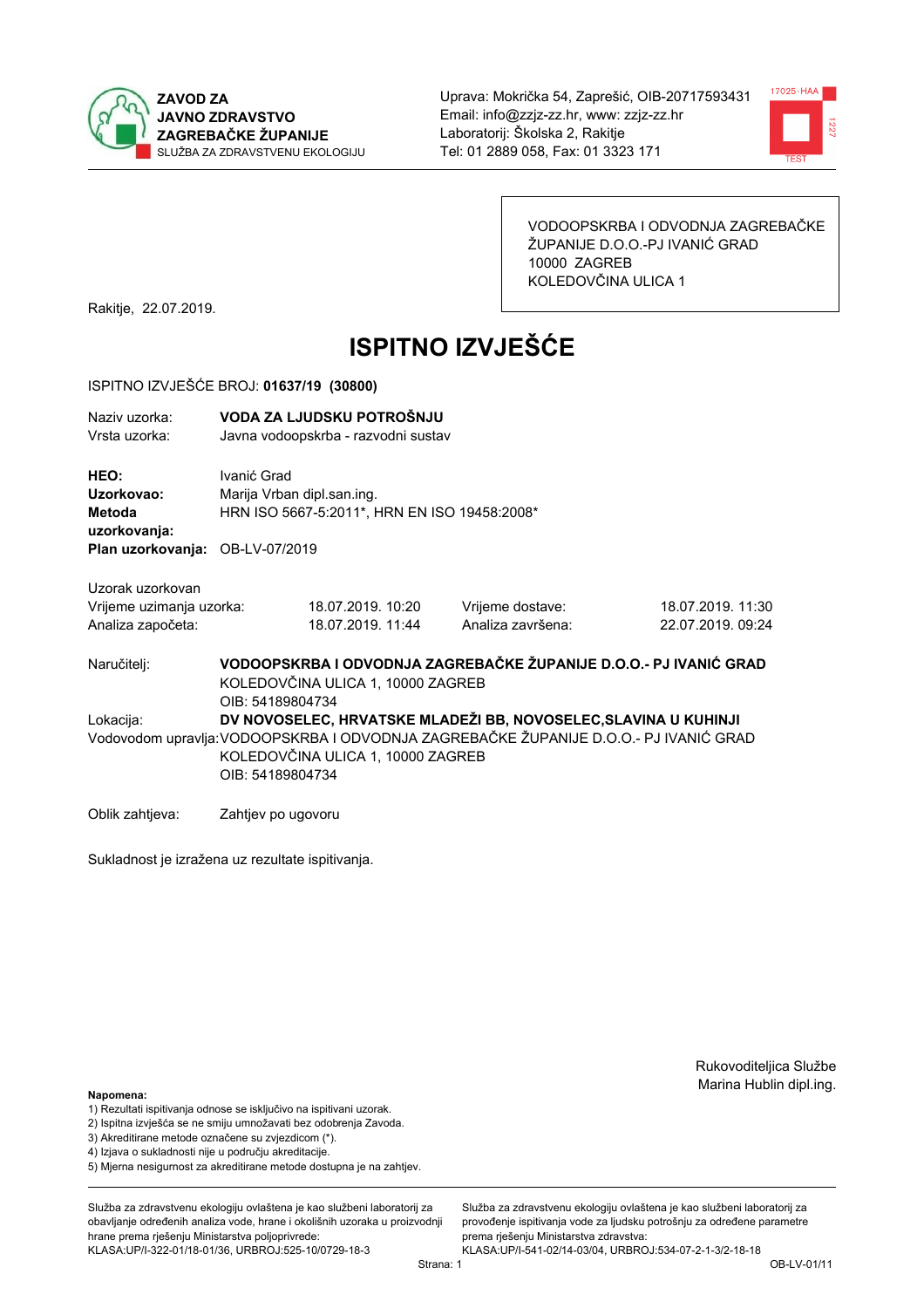### **REZULTATI ISPITIVANJA:**

Ispitno izviešće rezultat je elektroničke obrade podataka te je punovažeće bez žiga i potpisa

| Pokazatelj                | <b>Metoda</b>                           | <b>MJ</b>                   | <b>Rezultatt</b> | <b>MDK**</b> | <b>Sukladno</b> |
|---------------------------|-----------------------------------------|-----------------------------|------------------|--------------|-----------------|
| Temperatura               | Standard Methods 21st Ed.<br>2005.2550B | $^{\circ}$ C                | 22,4             | 25           | DA              |
| Slobodni rezidualni klor  | HRN EN ISO 7393-2:2018                  | $mg/L$ Cl <sub>2</sub>      | 0,08             | 0,5          | DA              |
| Boja                      | HRN EN ISO 7887:2012                    | mg/L Pt/Co skale            | < 5              | 20           | DA              |
| Mutnoća                   | HRN EN ISO 7027-1:2016*                 | NTU jedinica                | 0,25             | 4            | DA              |
| <b>Miris</b>              | HRN EN 1622:2008                        |                             | bez              | bez          | DA              |
| <b>Okus</b>               | HRN EN 1622:2008                        |                             | bez              | bez          | DA              |
| pH                        | HRN EN ISO 10523:2012*                  | pH jedinica                 | 7,5              | $6.5 - 9.5$  | DA              |
| Temp.pri određivanju pH   |                                         | $\overline{C}$              | 22,6             |              |                 |
| Elektrovodljivost         | HRN EN 27888:2008*                      | µScm <sup>-1</sup> pri 20°C | 428              | 2.500        | DA              |
| Utrošak KMnO <sub>4</sub> | HRN EN ISO 8467:2001                    | mg/L O <sub>2</sub>         | 0,8              | 5            | DA              |
| Kloridi                   | HRN EN ISO 10304-1:2009*                | mg/L CI                     | 12               | 250          | DA              |
| Nitriti                   | HRN EN ISO 10304-1:2009*                | mg/L (NO <sub>2</sub> )     | < 0.050          | 0,5          | DA              |
| Nitrati                   | HRN EN ISO 10304-1:2009*                | mg/L $(NO_{\alpha})$        | 5,7              | 50           | DA              |
| Amonij                    | HRN ISO 7150-1:1998*                    | mg/L (NH                    | < 0,05           | 0,5          | DA              |

trezultat izražen kao manje od (<) odnosi se na granicu kvantifikacije

\*\*maksimalno dozvoljena koncentracija

#### Izjava o sukladnosti

Prema ispitanim parametrima uzorak vode JE SUKLADAN zahtievima članka 5. Zakona o vodi za ljudsku potrošnju (NN 56/2013, 64/2015, 104/2017, 115/2018) i priloga I Pravilnika o parametrima sukladnosti, metodama analize, monitoringu i planovima sigurnosti vode za ljudsku potrošnju te načinu vođenja registra pravnih osoba koje obavljaju djelatnost javne vodoopskrbe (NN 125/2017).

> Zamjena voditelja Odsjeka Marina Hublin dipl.ing.

## Odsjek za mikrobiološka ispitivanja voda

### **REZULTATI ISPITIVANJA:**

Ispitno izvješće rezultat je elektroničke obrade podataka te je punovažeće bez žiga i potpisa

| Pokazatelj             | <b>Metoda</b>           | <b>MJ</b>   | <b>Rezultat</b> | $MDK**$ | <b>Sukladno</b> |
|------------------------|-------------------------|-------------|-----------------|---------|-----------------|
| Ukupni kolifomi        | HRN EN ISO 9308-1:2014* | broj/100 mL |                 | 0       | DA              |
| Escherichia coli       | HRN EN ISO 9308-1:2014* | broj/100 mL |                 | 0       | DA              |
| Enterokoki             | HRN EN ISO 7899-2:2000* | broj/100 mL |                 | 0       | DA              |
| Pseudomonas aeruginosa | HRN EN ISO 16266:2008*  | broj/100 mL | < 1             | 0       | DA              |
| Aerobne bakt -36 C/48h | HRN EN ISO 6222:2000*   | broj/1 mL   |                 | 100     | DA              |
| Aerobne bakt -22°C/72h | HRN EN ISO 6222:2000*   | broj/1 mL   |                 | 100     | DA              |

\*\*maksimalno dozvoljena koncentracija

#### Izjava o sukladnosti

Prema ispitanim parametrima uzorak vode JE SUKLADAN zahtjevima članka 5. Zakona o vodi za ljudsku potrošnju (NN 56/2013, 64/2015, 104/2017, 115/2018) i priloga I Pravilnika o parametrima sukladnosti, metodama analize, monitoringu i planovima sigurnosti vode za ljudsku potrošnju te načinu vođenja registra pravnih osoba koje obavljaju djelatnost javne vodoopskrbe (NN 125/2017).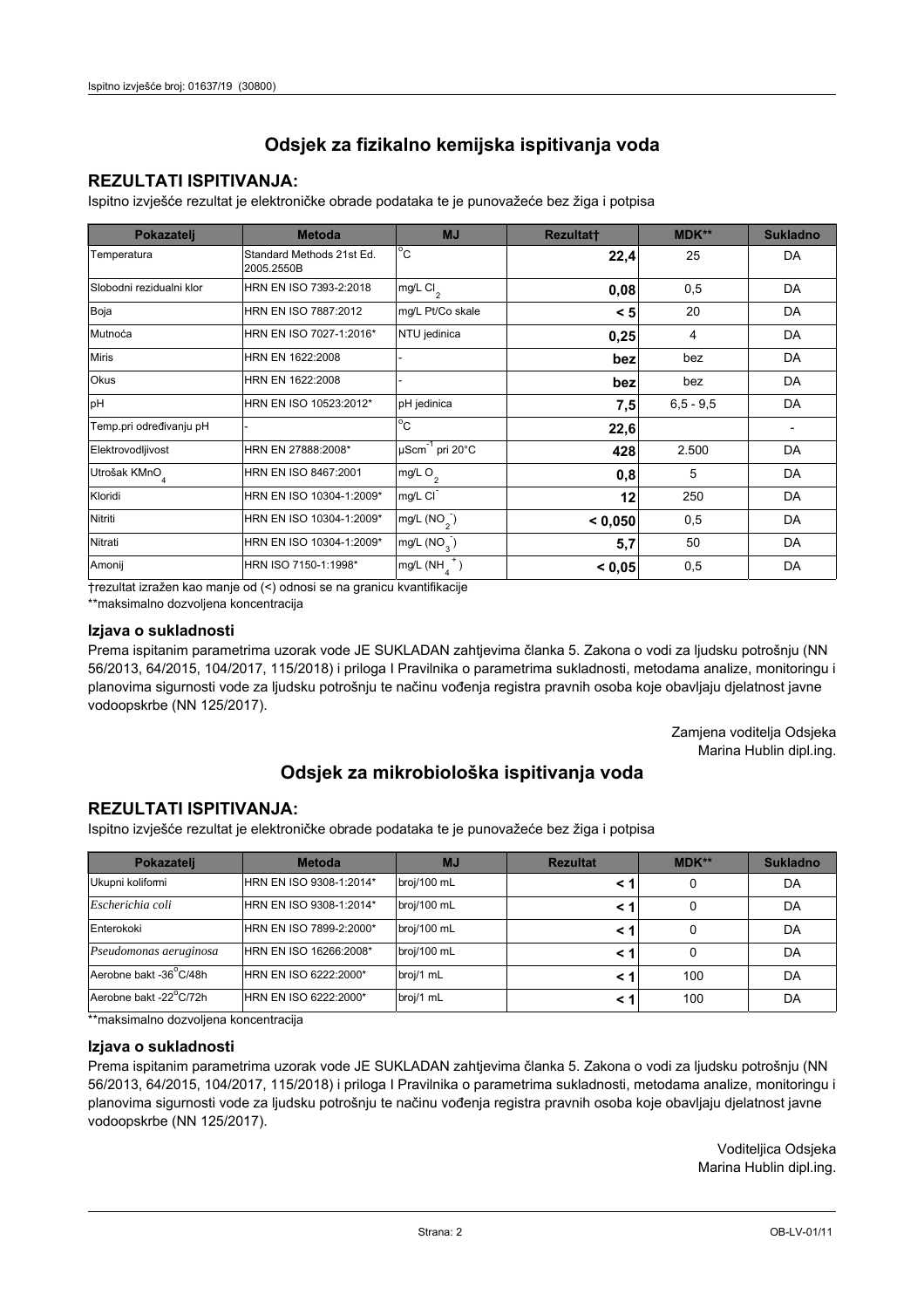



VODOOPSKRBA I ODVODNJA ZAGREBAČKE ŽUPANIJE D.O.O.-PJ IVANIĆ GRAD 10000 ZAGREB KOLEDOVČINA ULICA 1

Rakitje, 22.07.2019.

# **ISPITNO IZVJEŠĆE**

#### ISPITNO IZVJEŠĆE BROJ: 01636/19 (30799)

| Naziv uzorka:<br>Vrsta uzorka:               |                    | VODA ZA LJUDSKU POTROŠNJU<br>Javna vodoopskrba - razvodni sustav           |                   |                                                                                       |  |  |
|----------------------------------------------|--------------------|----------------------------------------------------------------------------|-------------------|---------------------------------------------------------------------------------------|--|--|
| HEO:<br>Uzorkovao:<br>Metoda<br>uzorkovanja: | Ivanić Grad        | Marija Vrban dipl.san.ing.<br>HRN ISO 5667-5:2011*, HRN EN ISO 19458:2008* |                   |                                                                                       |  |  |
| Plan uzorkovanja: OB-LV-07/2019              |                    |                                                                            |                   |                                                                                       |  |  |
| Uzorak uzorkovan                             |                    |                                                                            |                   |                                                                                       |  |  |
| Vrijeme uzimanja uzorka:                     |                    | 18.07.2019.09:55                                                           | Vrijeme dostave:  | 18.07.2019. 11:30                                                                     |  |  |
| Analiza započeta:                            |                    | 18.07.2019. 11:43                                                          | Analiza završena: | 22.07.2019. 09:24                                                                     |  |  |
| Naručitelj:                                  | OIB: 54189804734   | KOLEDOVČINA ULICA 1, 10000 ZAGREB                                          |                   | VODOOPSKRBA I ODVODNJA ZAGREBAČKE ŽUPANIJE D.O.O.- PJ IVANIĆ GRAD                     |  |  |
| Lokacija:                                    |                    |                                                                            |                   | OŠ JOSIPA BADALIĆA, ZAGREBAČKA 11, IVANIČKO GRABERJE, SLAVINA U WC-U                  |  |  |
|                                              |                    |                                                                            |                   | Vodovodom upravlja: VODOOPSKRBA I ODVODNJA ZAGREBAČKE ŽUPANIJE D.O.O.- PJ IVANIĆ GRAD |  |  |
|                                              |                    | KOLEDOVČINA ULICA 1, 10000 ZAGREB                                          |                   |                                                                                       |  |  |
|                                              | OIB: 54189804734   |                                                                            |                   |                                                                                       |  |  |
| Oblik zahtjeva:                              | Zahtjev po ugovoru |                                                                            |                   |                                                                                       |  |  |

Sukladnost je izražena uz rezultate ispitivanja.

Rukovoditeljica Službe Marina Hublin dipl.ing.

#### Napomena:

- 1) Rezultati ispitivanja odnose se isključivo na ispitivani uzorak.
- 2) Ispitna izvješća se ne smiju umnožavati bez odobrenja Zavoda.
- 3) Akreditirane metode označene su zvjezdicom (\*).
- 4) Iziava o sukladnosti nije u području akreditacije.
- 5) Mjerna nesigurnost za akreditirane metode dostupna je na zahtjev.

Služba za zdravstvenu ekologiju ovlaštena je kao službeni laboratorij za obavlianie određenih analiza vode, hrane i okolišnih uzoraka u proizvodniji hrane prema rješenju Ministarstva poljoprivrede: KLASA:UP/I-322-01/18-01/36, URBROJ:525-10/0729-18-3

Strana: 1

Služba za zdravstvenu ekologiju ovlaštena je kao službeni laboratorij za provođenie ispitivania vode za liudsku potrošniu za određene parametre prema rješenju Ministarstva zdravstva:

KLASA:UP/I-541-02/14-03/04, URBROJ:534-07-2-1-3/2-18-18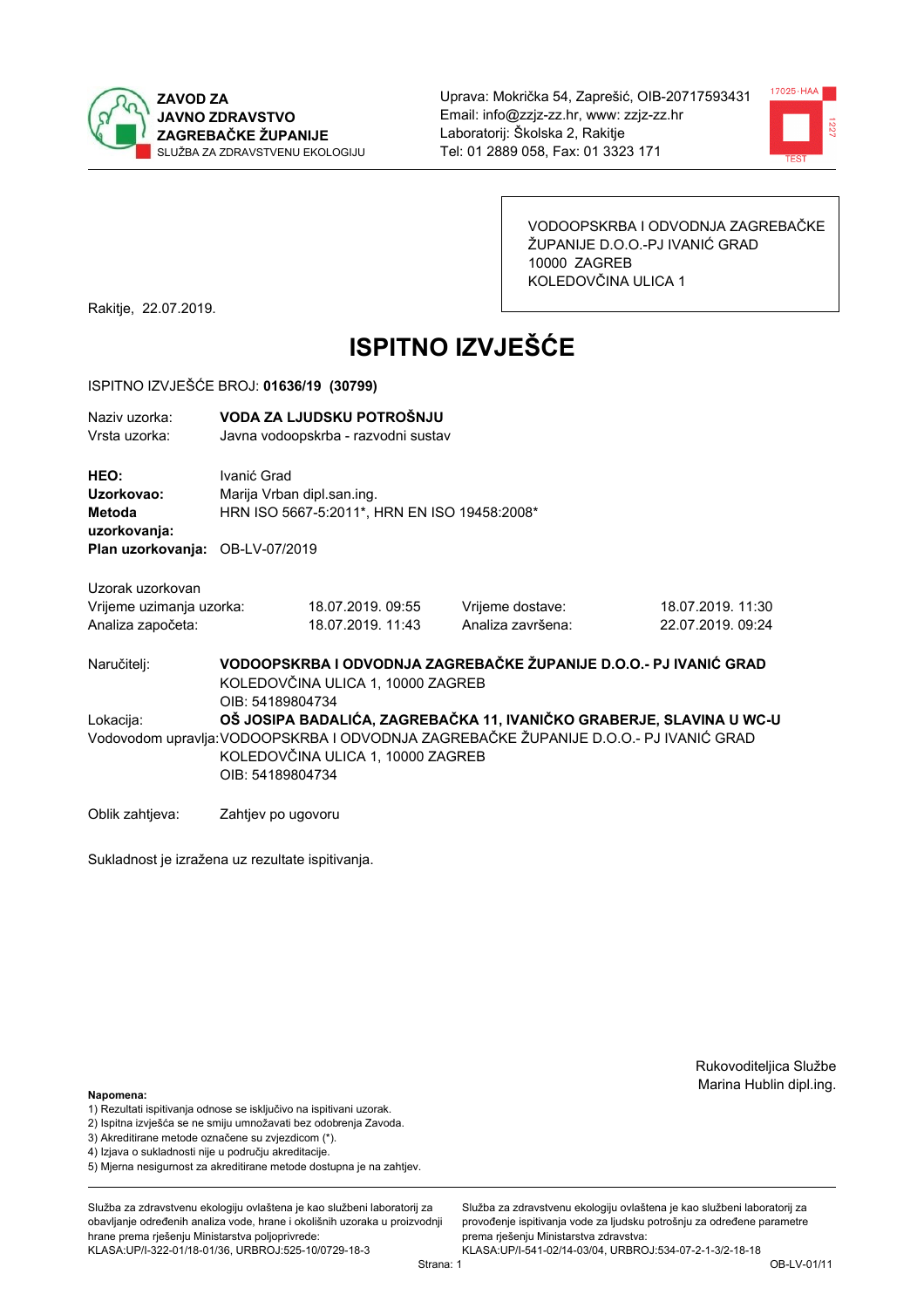## **REZULTATI ISPITIVANJA:**

Ispitno izviešće rezultat je elektroničke obrade podataka te je punovažeće bez žiga i potpisa

| Pokazatelj                | <b>Metoda</b>                           | <b>MJ</b>                   | <b>Rezultatt</b> | <b>MDK**</b>  | <b>Sukladno</b> |
|---------------------------|-----------------------------------------|-----------------------------|------------------|---------------|-----------------|
| Temperatura               | Standard Methods 21st Ed.<br>2005.2550B | $^{\circ}$ C                | 19,0             | 25            | DA              |
| Slobodni rezidualni klor  | HRN EN ISO 7393-2:2018                  | $mg/L$ Cl <sub>2</sub>      | 0,12             | 0,5           | DA              |
| Boja                      | HRN EN ISO 7887:2012                    | mg/L Pt/Co skale            | < 5              | 20            | DA              |
| Mutnoća                   | HRN EN ISO 7027-1:2016*                 | NTU jedinica                | 0,11             | 4             | DA              |
| <b>Miris</b>              | HRN EN 1622:2008                        |                             | bez              | bez           | DA              |
| Okus                      | HRN EN 1622:2008                        |                             | bez              | bez           | DA              |
| pH                        | HRN EN ISO 10523:2012*                  | pH jedinica                 | 7,4              | $6, 5 - 9, 5$ | DA              |
| Temp.pri određivanju pH   |                                         | $^{\circ}$ C                | 21,8             |               |                 |
| Elektrovodljivost         | HRN EN 27888:2008*                      | µScm <sup>-1</sup> pri 20°C | 420              | 2.500         | DA              |
| Utrošak KMnO <sub>4</sub> | HRN EN ISO 8467:2001                    | mg/L O <sub>2</sub>         | 1,0              | 5             | DA              |
| Kloridi                   | HRN EN ISO 10304-1:2009*                | mg/L CI                     | 12               | 250           | DA              |
| Nitriti                   | HRN EN ISO 10304-1:2009*                | mg/L (NO <sub>2</sub> )     | < 0,050          | 0,5           | DA              |
| Nitrati                   | HRN EN ISO 10304-1:2009*                | mg/L (NO <sub>3</sub> )     | 5,8              | 50            | DA              |
| Amonij                    | HRN ISO 7150-1:1998*                    | mg/L (NH                    | < 0.05           | 0,5           | DA              |

trezultat izražen kao manje od (<) odnosi se na granicu kvantifikacije

\*\*maksimalno dozvoljena koncentracija

#### Izjava o sukladnosti

Prema ispitanim parametrima uzorak vode JE SUKLADAN zahtievima članka 5. Zakona o vodi za ljudsku potrošnju (NN 56/2013, 64/2015, 104/2017, 115/2018) i priloga I Pravilnika o parametrima sukladnosti, metodama analize, monitoringu i planovima sigurnosti vode za ljudsku potrošnju te načinu vođenja registra pravnih osoba koje obavljaju djelatnost javne vodoopskrbe (NN 125/2017).

> Zamjena voditelja Odsjeka Marina Hublin dipl.ing.

## Odsjek za mikrobiološka ispitivanja voda

## **REZULTATI ISPITIVANJA:**

Ispitno izvješće rezultat je elektroničke obrade podataka te je punovažeće bez žiga i potpisa

| Pokazatelj             | <b>Metoda</b>           | <b>MJ</b>   | <b>Rezultat</b> | $MDK**$ | <b>Sukladno</b> |
|------------------------|-------------------------|-------------|-----------------|---------|-----------------|
| Ukupni kolifomi        | HRN EN ISO 9308-1:2014* | broj/100 mL |                 | 0       | DA              |
| Escherichia coli       | HRN EN ISO 9308-1:2014* | broj/100 mL |                 | 0       | DA              |
| Enterokoki             | HRN EN ISO 7899-2:2000* | broj/100 mL |                 | 0       | DA              |
| Pseudomonas aeruginosa | HRN EN ISO 16266:2008*  | broj/100 mL | < 1             | 0       | DA              |
| Aerobne bakt -36 C/48h | HRN EN ISO 6222:2000*   | broj/1 mL   |                 | 100     | DA              |
| Aerobne bakt -22°C/72h | HRN EN ISO 6222:2000*   | broj/1 mL   |                 | 100     | DA              |

\*\*maksimalno dozvoljena koncentracija

#### Izjava o sukladnosti

Prema ispitanim parametrima uzorak vode JE SUKLADAN zahtjevima članka 5. Zakona o vodi za ljudsku potrošnju (NN 56/2013, 64/2015, 104/2017, 115/2018) i priloga I Pravilnika o parametrima sukladnosti, metodama analize, monitoringu i planovima sigurnosti vode za ljudsku potrošnju te načinu vođenja registra pravnih osoba koje obavljaju djelatnost javne vodoopskrbe (NN 125/2017).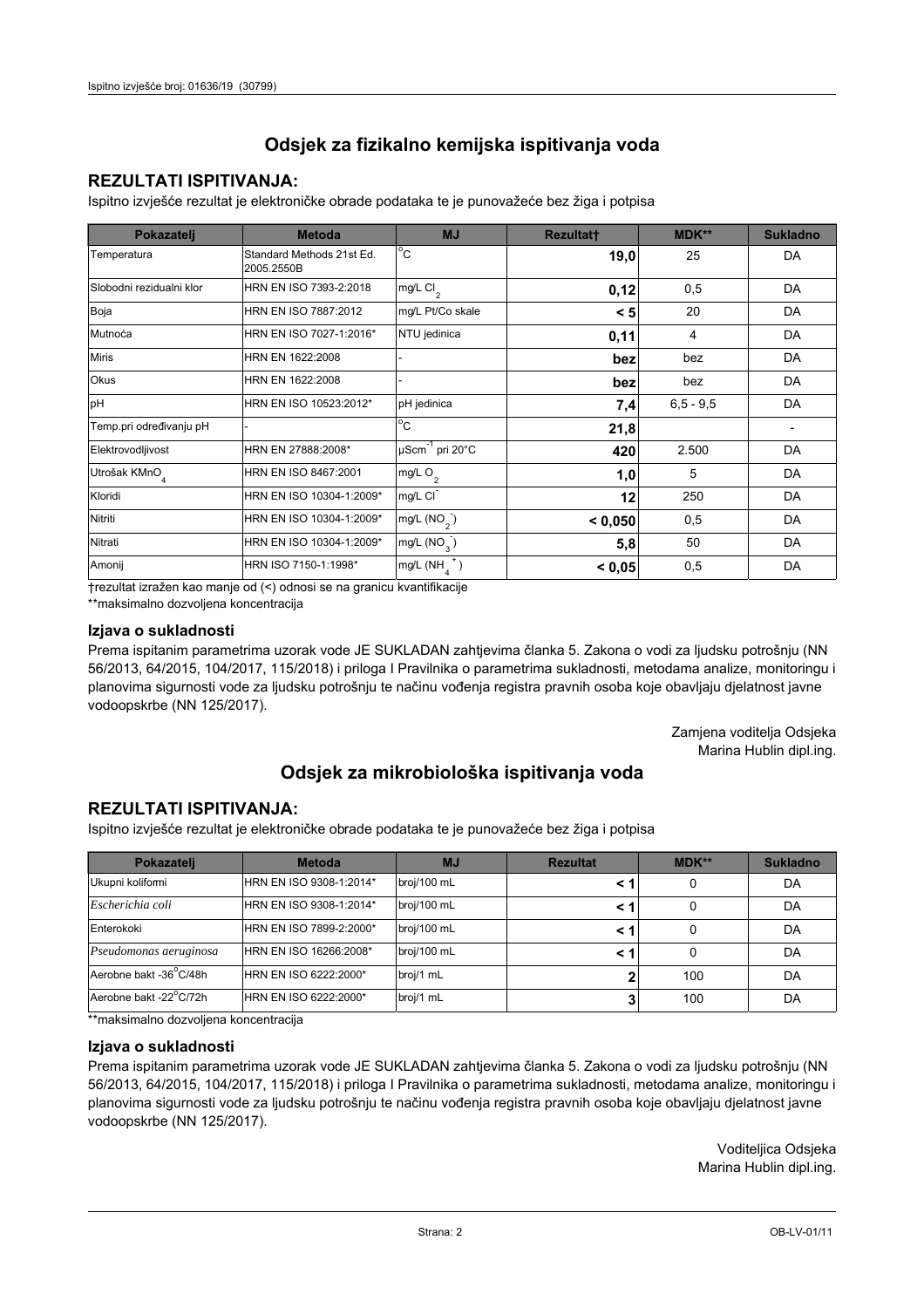



VODOOPSKRBA I ODVODNJA ZAGREBAČKE ŽUPANIJE D.O.O.-PJ IVANIĆ GRAD 10000 ZAGREB KOLEDOVČINA ULICA 1

Rakitje, 22.07.2019.

# **ISPITNO IZVJEŠĆE**

#### ISPITNO IZVJEŠĆE BROJ: 01635/19 (30798)

| Naziv uzorka:<br>Vrsta uzorka:                  |                    | VODA ZA LJUDSKU POTROŠNJU<br>Javna vodoopskrba - spremnik                  |                                                                                       |                                                                       |  |  |
|-------------------------------------------------|--------------------|----------------------------------------------------------------------------|---------------------------------------------------------------------------------------|-----------------------------------------------------------------------|--|--|
| HEO:<br>Uzorkovao:<br>Metoda                    | Ivanić Grad        | Marija Vrban dipl.san.ing.<br>HRN ISO 5667-5:2011*, HRN EN ISO 19458:2008* |                                                                                       |                                                                       |  |  |
| uzorkovanja:<br>Plan uzorkovanja: OB-LV-07/2019 |                    |                                                                            |                                                                                       |                                                                       |  |  |
| Uzorak uzorkovan                                |                    |                                                                            |                                                                                       |                                                                       |  |  |
| Vrijeme uzimanja uzorka:<br>Analiza započeta:   |                    | 18.07.2019.09:30<br>18.07.2019. 11:42                                      | Vrijeme dostave:<br>Analiza završena:                                                 | 18.07.2019. 11:30<br>22.07.2019. 09:23                                |  |  |
| Naručitelj:                                     | OIB: 54189804734   | KOLEDOVČINA ULICA 1, 10000 ZAGREB                                          | VODOOPSKRBA I ODVODNJA ZAGREBAČKE ŽUPANIJE D.O.O.- PJ IVANIĆ GRAD                     |                                                                       |  |  |
| Lokacija:                                       | <b>POSTROJENJU</b> |                                                                            |                                                                                       | VODOVODNI ODVOJAK, REZERVOAR VODE SOBOČANI, KLOŠTAR IVANIĆ, SLAVINA U |  |  |
|                                                 | OIB: 54189804734   | KOLEDOVČINA ULICA 1, 10000 ZAGREB                                          | Vodovodom upravlja: VODOOPSKRBA I ODVODNJA ZAGREBAČKE ŽUPANIJE D.O.O.- PJ IVANIĆ GRAD |                                                                       |  |  |
| Oblik zahtjeva:                                 | Zahtjev po ugovoru |                                                                            |                                                                                       |                                                                       |  |  |

Sukladnost je izražena uz rezultate ispitivanja.

Rukovoditeljica Službe Marina Hublin dipl.ing.

#### Napomena:

- 1) Rezultati ispitivanja odnose se isključivo na ispitivani uzorak.
- 2) Ispitna izvješća se ne smiju umnožavati bez odobrenja Zavoda.
- 3) Akreditirane metode označene su zvjezdicom (\*).
- 4) Iziava o sukladnosti nije u području akreditacije.
- 5) Mjerna nesigurnost za akreditirane metode dostupna je na zahtjev.

Služba za zdravstvenu ekologiju ovlaštena je kao službeni laboratorij za obavlianie određenih analiza vode, hrane i okolišnih uzoraka u proizvodniji hrane prema rješenju Ministarstva poljoprivrede:

KLASA:UP/I-322-01/18-01/36, URBROJ:525-10/0729-18-3

Služba za zdravstvenu ekologiju ovlaštena je kao službeni laboratorij za provođenie ispitivania vode za liudsku potrošniu za određene parametre prema rješenju Ministarstva zdravstva:

KLASA:UP/I-541-02/14-03/04, URBROJ:534-07-2-1-3/2-18-18 Strana: 1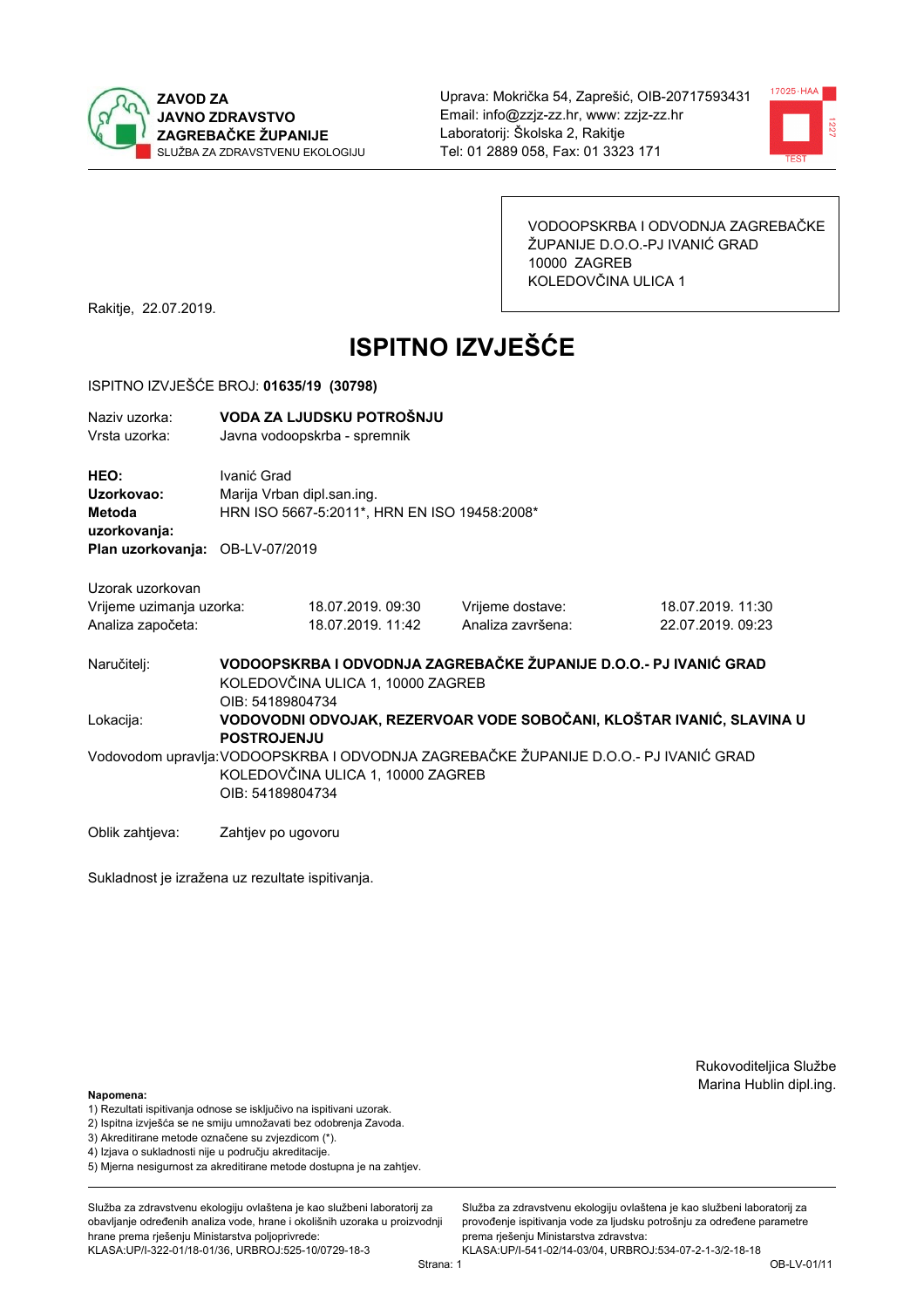## **REZULTATI ISPITIVANJA:**

Ispitno izviešće rezultat je elektroničke obrade podataka te je punovažeće bez žiga i potpisa

| Pokazatelj                | <b>Metoda</b>                           | <b>MJ</b>               | <b>Rezultatt</b> | <b>MDK**</b>  | <b>Sukladno</b> |
|---------------------------|-----------------------------------------|-------------------------|------------------|---------------|-----------------|
| Temperatura               | Standard Methods 21st Ed.<br>2005.2550B | $^{\circ}$ C            | 16,2             | 25            | DA              |
| Slobodni rezidualni klor  | HRN EN ISO 7393-2:2018                  | $mg/L$ Cl <sub>2</sub>  | 0,18             | 0,5           | DA              |
| Boja                      | HRN EN ISO 7887:2012                    | mg/L Pt/Co skale        | < 5              | 20            | DA              |
| Mutnoća                   | HRN EN ISO 7027-1:2016*                 | NTU jedinica            | 0,09             | 4             | DA              |
| <b>Miris</b>              | HRN EN 1622:2008                        |                         | bez              | bez           | DA              |
| Okus                      | HRN EN 1622:2008                        |                         | bez              | bez           | DA              |
| pH                        | HRN EN ISO 10523:2012*                  | pH jedinica             | 7,4              | $6, 5 - 9, 5$ | DA              |
| Temp.pri određivanju pH   |                                         | $^{\circ}$ C            | 21,2             |               |                 |
| Elektrovodljivost         | HRN EN 27888:2008*                      | µScm-1 pri 20°C         | 409              | 2.500         | DA              |
| Utrošak KMnO <sub>4</sub> | HRN EN ISO 8467:2001                    | mg/L O <sub>2</sub>     | 1,0              | 5             | DA              |
| Kloridi                   | HRN EN ISO 10304-1:2009*                | mg/L CI                 | 12               | 250           | DA              |
| Nitriti                   | HRN EN ISO 10304-1:2009*                | mg/L $(NO2)$            | < 0.050          | 0,5           | DA              |
| Nitrati                   | HRN EN ISO 10304-1:2009*                | mg/L (NO <sub>3</sub> ) | 5,9              | 50            | DA              |
| Amonij                    | HRN ISO 7150-1:1998*                    | mg/L (NH                | < 0.05           | 0,5           | DA              |

trezultat izražen kao manje od (<) odnosi se na granicu kvantifikacije

\*\*maksimalno dozvoljena koncentracija

#### Izjava o sukladnosti

Prema ispitanim parametrima uzorak vode JE SUKLADAN zahtievima članka 5. Zakona o vodi za ljudsku potrošnju (NN 56/2013, 64/2015, 104/2017, 115/2018) i priloga I Pravilnika o parametrima sukladnosti, metodama analize, monitoringu i planovima sigurnosti vode za ljudsku potrošnju te načinu vođenja registra pravnih osoba koje obavljaju djelatnost javne vodoopskrbe (NN 125/2017).

> Zamjena voditelja Odsjeka Marina Hublin dipl.ing.

## Odsjek za mikrobiološka ispitivanja voda

## **REZULTATI ISPITIVANJA:**

Ispitno izvješće rezultat je elektroničke obrade podataka te je punovažeće bez žiga i potpisa

| Pokazatelj             | <b>Metoda</b>           | <b>MJ</b>   | <b>Rezultat</b> | $MDK**$ | <b>Sukladno</b> |
|------------------------|-------------------------|-------------|-----------------|---------|-----------------|
| Ukupni kolifomi        | HRN EN ISO 9308-1:2014* | broj/100 mL |                 | 0       | DA              |
| Escherichia coli       | HRN EN ISO 9308-1:2014* | broj/100 mL |                 | 0       | DA              |
| Enterokoki             | HRN EN ISO 7899-2:2000* | broj/100 mL |                 | 0       | DA              |
| Pseudomonas aeruginosa | HRN EN ISO 16266:2008*  | broj/100 mL | < 1             | 0       | DA              |
| Aerobne bakt -36 C/48h | HRN EN ISO 6222:2000*   | broj/1 mL   |                 | 100     | DA              |
| Aerobne bakt -22°C/72h | HRN EN ISO 6222:2000*   | broj/1 mL   |                 | 100     | DA              |

\*\*maksimalno dozvoljena koncentracija

#### Izjava o sukladnosti

Prema ispitanim parametrima uzorak vode JE SUKLADAN zahtjevima članka 5. Zakona o vodi za ljudsku potrošnju (NN 56/2013, 64/2015, 104/2017, 115/2018) i priloga I Pravilnika o parametrima sukladnosti, metodama analize, monitoringu i planovima sigurnosti vode za ljudsku potrošnju te načinu vođenja registra pravnih osoba koje obavljaju djelatnost javne vodoopskrbe (NN 125/2017).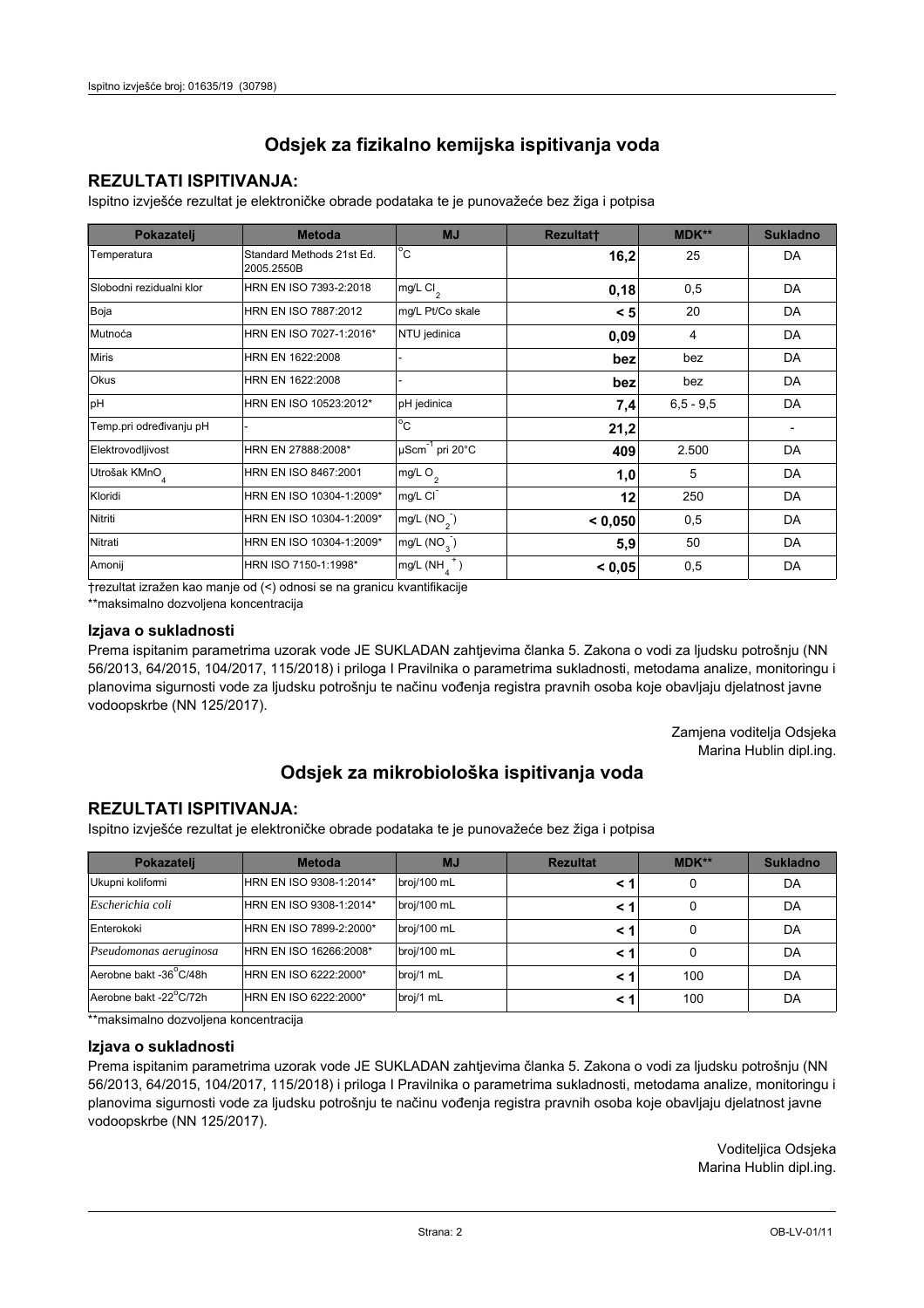



VODOOPSKRBA I ODVODNJA ZAGREBAČKE ŽUPANIJE D.O.O.-PJ IVANIĆ GRAD 10000 ZAGREB KOLEDOVČINA ULICA 1

Rakitje, 22.07.2019.

# **ISPITNO IZVJEŠĆE**

#### ISPITNO IZVJEŠĆE BROJ: 01634/19 (30797)

| Naziv uzorka:<br>Vrsta uzorka:                      |                                                                                                                            | VODA ZA LJUDSKU POTROŠNJU<br>Javna vodoopskrba - razvodni sustav           |                                                                                                                                                         |                   |  |  |
|-----------------------------------------------------|----------------------------------------------------------------------------------------------------------------------------|----------------------------------------------------------------------------|---------------------------------------------------------------------------------------------------------------------------------------------------------|-------------------|--|--|
| <b>HEO:</b><br>Uzorkovao:<br>Metoda<br>uzorkovanja: | Ivanić Grad                                                                                                                | Marija Vrban dipl.san.ing.<br>HRN ISO 5667-5:2011*, HRN EN ISO 19458:2008* |                                                                                                                                                         |                   |  |  |
| Plan uzorkovanja: OB-LV-07/2019                     |                                                                                                                            |                                                                            |                                                                                                                                                         |                   |  |  |
| Uzorak uzorkovan                                    |                                                                                                                            |                                                                            |                                                                                                                                                         |                   |  |  |
| Vrijeme uzimanja uzorka:                            |                                                                                                                            | 18.07.2019.09:00                                                           | Vrijeme dostave:                                                                                                                                        | 18.07.2019. 11:30 |  |  |
| Analiza započeta:                                   |                                                                                                                            | 18.07.2019. 11:41                                                          | Analiza završena:                                                                                                                                       | 22.07.2019. 09:23 |  |  |
| Naručiteli:                                         | VODOOPSKRBA I ODVODNJA ZAGREBAČKE ŽUPANIJE D.O.O.- PJ IVANIĆ GRAD<br>KOLEDOVČINA ULICA 1, 10000 ZAGREB<br>OIB: 54189804734 |                                                                            |                                                                                                                                                         |                   |  |  |
| Lokacija:                                           | OIB: 54189804734                                                                                                           | KOLEDOVČINA ULICA 1, 10000 ZAGREB                                          | DV PROLJEĆE, NAFTAPLINSKA BB, KLOŠTAR IVANIĆ, SLAVINA U KUHINJI<br>Vodovodom upravlja:VODOOPSKRBA I ODVODNJA ZAGREBAČKE ŽUPANIJE D.O.O.- PJ IVANIĆ GRAD |                   |  |  |

Oblik zahtjeva: Zahtjev po ugovoru

Sukladnost je izražena uz rezultate ispitivanja.

Rukovoditeljica Službe Marina Hublin dipl.ing.

#### Napomena:

- 1) Rezultati ispitivanja odnose se isključivo na ispitivani uzorak.
- 2) Ispitna izvješća se ne smiju umnožavati bez odobrenja Zavoda.
- 3) Akreditirane metode označene su zvjezdicom (\*).
- 4) Iziava o sukladnosti nije u području akreditacije.
- 5) Mjerna nesigurnost za akreditirane metode dostupna je na zahtjev.

Služba za zdravstvenu ekologiju ovlaštena je kao službeni laboratorij za obavlianie određenih analiza vode, hrane i okolišnih uzoraka u proizvodniji hrane prema rješenju Ministarstva poljoprivrede: KLASA:UP/I-322-01/18-01/36, URBROJ:525-10/0729-18-3

Služba za zdravstvenu ekologiju ovlaštena je kao službeni laboratorij za provođenie ispitivania vode za liudsku potrošniu za određene parametre prema rješenju Ministarstva zdravstva: KLASA:UP/I-541-02/14-03/04, URBROJ:534-07-2-1-3/2-18-18

Strana: 1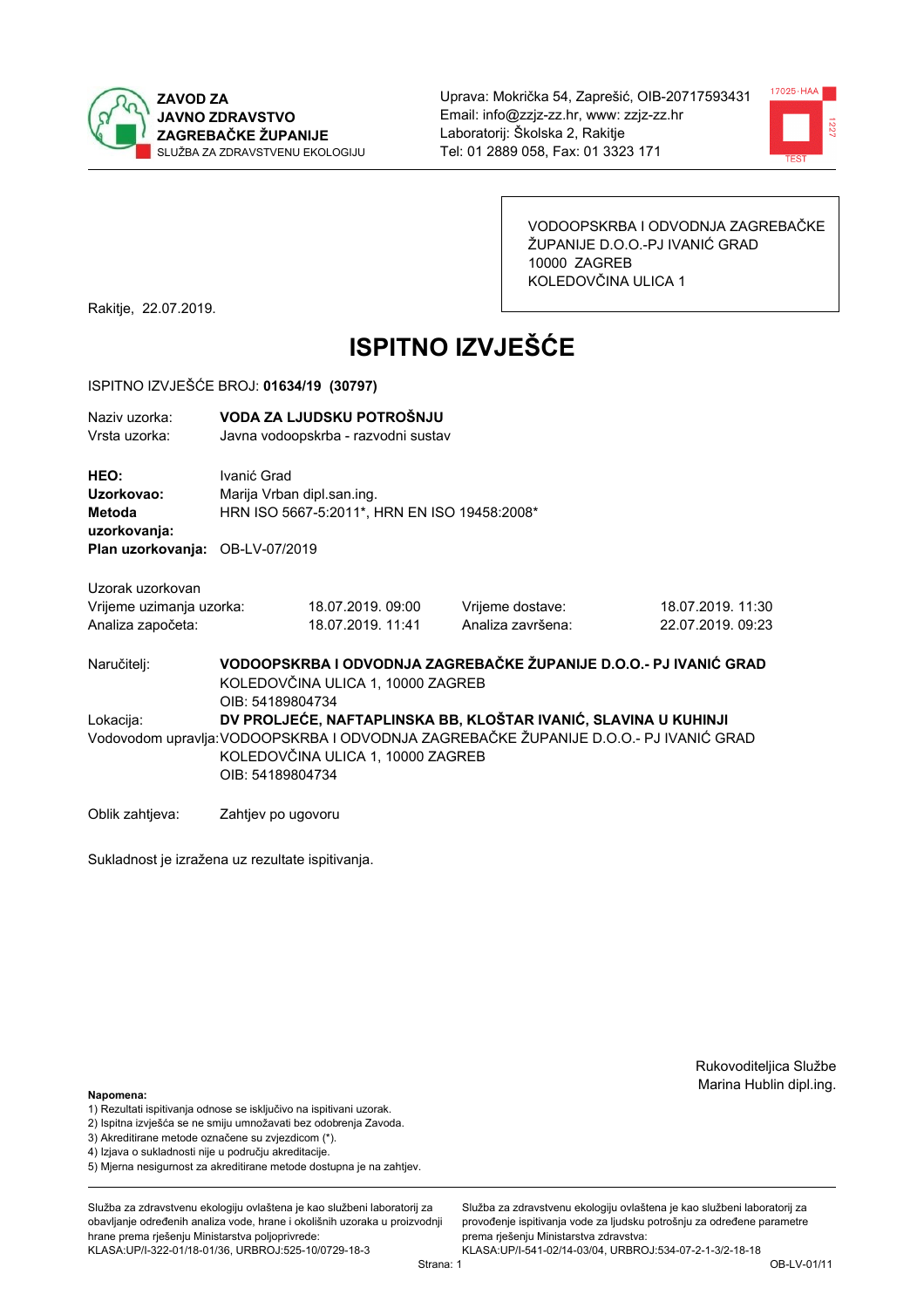## **REZULTATI ISPITIVANJA:**

Ispitno izviešće rezultat je elektroničke obrade podataka te je punovažeće bez žiga i potpisa

| Pokazatelj                | <b>Metoda</b>                           | <b>MJ</b>                   | <b>Rezultatt</b> | <b>MDK**</b>  | <b>Sukladno</b> |
|---------------------------|-----------------------------------------|-----------------------------|------------------|---------------|-----------------|
| Temperatura               | Standard Methods 21st Ed.<br>2005.2550B | $^{\circ}$ C                | 20,4             | 25            | DA              |
| Slobodni rezidualni klor  | HRN EN ISO 7393-2:2018                  | $mg/L$ Cl <sub>2</sub>      | 0,15             | 0,5           | DA              |
| Boja                      | HRN EN ISO 7887:2012                    | mg/L Pt/Co skale            | < 5              | 20            | DA              |
| Mutnoća                   | HRN EN ISO 7027-1:2016*                 | NTU jedinica                | 0,11             | 4             | DA              |
| <b>Miris</b>              | HRN EN 1622:2008                        |                             | bez              | bez           | DA              |
| <b>Okus</b>               | HRN EN 1622:2008                        |                             | bez              | bez           | DA              |
| pH                        | HRN EN ISO 10523:2012*                  | pH jedinica                 | 7,4              | $6, 5 - 9, 5$ | DA              |
| Temp.pri određivanju pH   |                                         | $\overline{C}$              | 21,7             |               |                 |
| Elektrovodljivost         | HRN EN 27888:2008*                      | µScm <sup>-1</sup> pri 20°C | 407              | 2.500         | DA              |
| Utrošak KMnO <sub>4</sub> | HRN EN ISO 8467:2001                    | mg/L O <sub>2</sub>         | 0,8              | 5             | DA              |
| Kloridi                   | HRN EN ISO 10304-1:2009*                | mg/L CI                     | 13               | 250           | DA              |
| Nitriti                   | HRN EN ISO 10304-1:2009*                | mg/L $(NO2)$                | < 0,050          | 0,5           | DA              |
| Nitrati                   | HRN EN ISO 10304-1:2009*                | mg/L (NO <sub>3</sub> )     | 5,9              | 50            | DA              |
| Amonij                    | HRN ISO 7150-1:1998*                    | mg/L (NH                    | < 0,05           | 0,5           | DA              |

trezultat izražen kao manje od (<) odnosi se na granicu kvantifikacije

\*\*maksimalno dozvoljena koncentracija

#### Izjava o sukladnosti

Prema ispitanim parametrima uzorak vode JE SUKLADAN zahtievima članka 5. Zakona o vodi za ljudsku potrošnju (NN 56/2013, 64/2015, 104/2017, 115/2018) i priloga I Pravilnika o parametrima sukladnosti, metodama analize, monitoringu i planovima sigurnosti vode za ljudsku potrošnju te načinu vođenja registra pravnih osoba koje obavljaju djelatnost javne vodoopskrbe (NN 125/2017).

> Zamjena voditelja Odsjeka Marina Hublin dipl.ing.

## Odsjek za mikrobiološka ispitivanja voda

## **REZULTATI ISPITIVANJA:**

Ispitno izvješće rezultat je elektroničke obrade podataka te je punovažeće bez žiga i potpisa

| Pokazatelj             | <b>Metoda</b>           | <b>MJ</b>   | <b>Rezultat</b> | $MDK**$ | <b>Sukladno</b> |
|------------------------|-------------------------|-------------|-----------------|---------|-----------------|
| Ukupni kolifomi        | HRN EN ISO 9308-1:2014* | broj/100 mL |                 | 0       | DA              |
| Escherichia coli       | HRN EN ISO 9308-1:2014* | broj/100 mL |                 | 0       | DA              |
| Enterokoki             | HRN EN ISO 7899-2:2000* | broj/100 mL |                 | 0       | DA              |
| Pseudomonas aeruginosa | HRN EN ISO 16266:2008*  | broj/100 mL | < 1             | 0       | DA              |
| Aerobne bakt -36 C/48h | HRN EN ISO 6222:2000*   | broj/1 mL   |                 | 100     | DA              |
| Aerobne bakt -22°C/72h | HRN EN ISO 6222:2000*   | broj/1 mL   |                 | 100     | DA              |

\*\*maksimalno dozvoljena koncentracija

#### Izjava o sukladnosti

Prema ispitanim parametrima uzorak vode JE SUKLADAN zahtjevima članka 5. Zakona o vodi za ljudsku potrošnju (NN 56/2013, 64/2015, 104/2017, 115/2018) i priloga I Pravilnika o parametrima sukladnosti, metodama analize, monitoringu i planovima sigurnosti vode za ljudsku potrošnju te načinu vođenja registra pravnih osoba koje obavljaju djelatnost javne vodoopskrbe (NN 125/2017).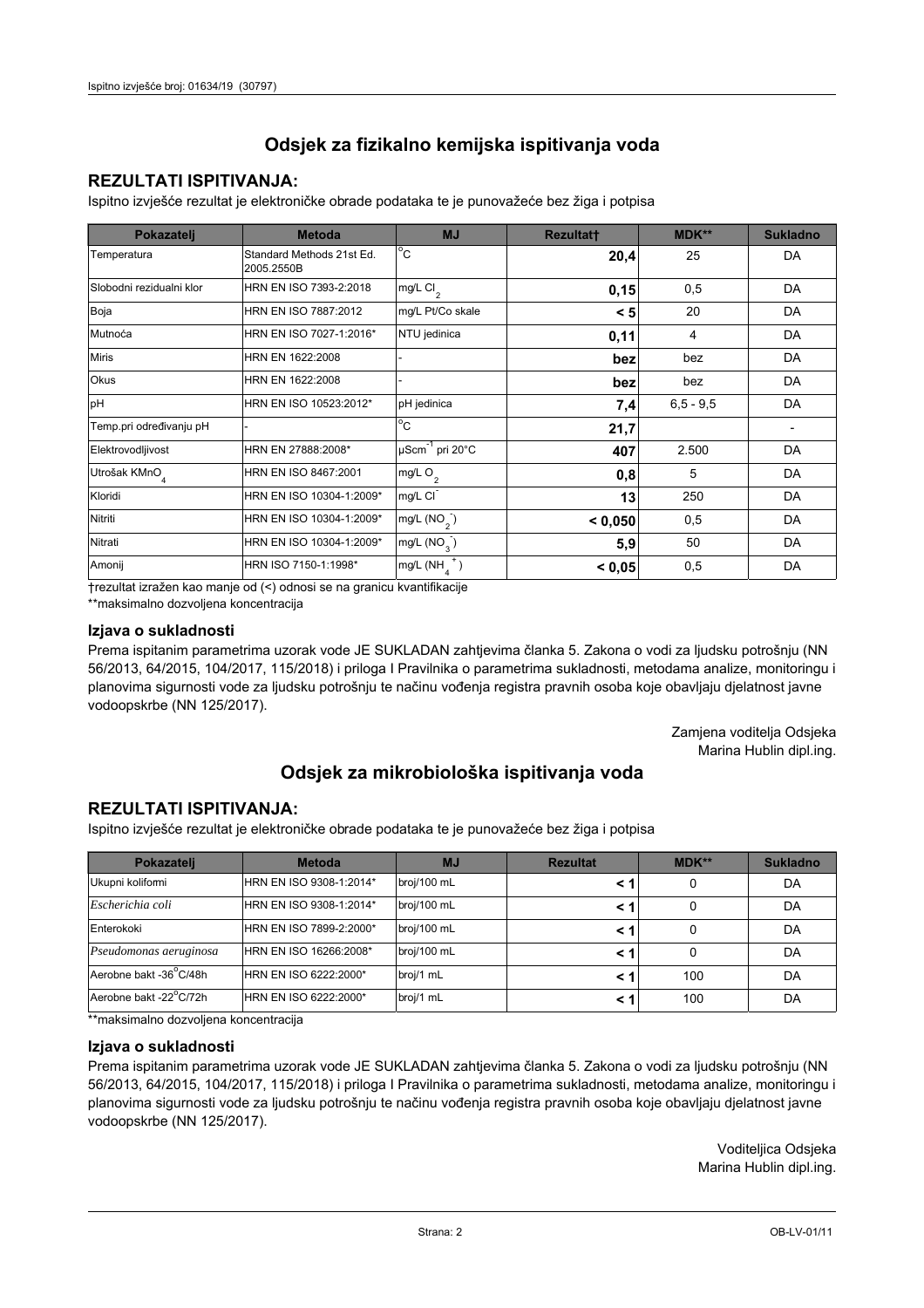



VODOOPSKRBA I ODVODNJA ZAGREBAČKE ŽUPANIJE D.O.O.-PJ IVANIĆ GRAD 10000 ZAGREB KOLEDOVČINA ULICA 1

Rakitje, 22.07.2019.

# **ISPITNO IZVJEŠĆE**

#### ISPITNO IZVJEŠĆE BROJ: 01633/19 (30796)

| Naziv uzorka:<br>Vrsta uzorka:                                                                                                                                                                                                            | VODA ZA LJUDSKU POTROŠNJU<br>Javna vodoopskrba - razvodni sustav                                                           |                                        |                                       |                                        |  |  |
|-------------------------------------------------------------------------------------------------------------------------------------------------------------------------------------------------------------------------------------------|----------------------------------------------------------------------------------------------------------------------------|----------------------------------------|---------------------------------------|----------------------------------------|--|--|
| HEO:<br>Uzorkovao:<br>Metoda<br>uzorkovanja:<br>Plan uzorkovanja:                                                                                                                                                                         | Ivanić Grad<br>Marija Vrban dipl.san.ing.<br>HRN ISO 5667-5:2011*, HRN EN ISO 19458:2008*<br>OB-LV-07/2019                 |                                        |                                       |                                        |  |  |
| Uzorak uzorkovan<br>Vrijeme uzimanja uzorka:<br>Analiza započeta:                                                                                                                                                                         |                                                                                                                            | 18.07.2019. 08:40<br>18.07.2019. 11:40 | Vrijeme dostave:<br>Analiza završena: | 18.07.2019. 11:30<br>22.07.2019. 09:22 |  |  |
| Naručitelj:                                                                                                                                                                                                                               | VODOOPSKRBA I ODVODNJA ZAGREBAČKE ŽUPANIJE D.O.O.- PJ IVANIĆ GRAD<br>KOLEDOVČINA ULICA 1, 10000 ZAGREB<br>OIB: 54189804734 |                                        |                                       |                                        |  |  |
| DV IVANIĆ GRAD, PV LIVADA, MILKE TRNINE BB, IVANIĆ GRAD, SLAVINA U KUHINJI<br>Lokacija:<br>Vodovodom upravlja: VODOOPSKRBA I ODVODNJA ZAGREBAČKE ŽUPANIJE D.O.O.- PJ IVANIĆ GRAD<br>KOLEDOVČINA ULICA 1, 10000 ZAGREB<br>OIB: 54189804734 |                                                                                                                            |                                        |                                       |                                        |  |  |
| Oblik zahtjeva:                                                                                                                                                                                                                           | Zahtjev po ugovoru                                                                                                         |                                        |                                       |                                        |  |  |

Sukladnost je izražena uz rezultate ispitivanja.

Rukovoditeljica Službe Marina Hublin dipl.ing.

#### Napomena:

- 1) Rezultati ispitivanja odnose se isključivo na ispitivani uzorak.
- 2) Ispitna izvješća se ne smiju umnožavati bez odobrenja Zavoda.
- 3) Akreditirane metode označene su zvjezdicom (\*).
- 4) Iziava o sukladnosti nije u području akreditacije.
- 5) Mjerna nesigurnost za akreditirane metode dostupna je na zahtjev.

Služba za zdravstvenu ekologiju ovlaštena je kao službeni laboratorij za obavlianie određenih analiza vode, hrane i okolišnih uzoraka u proizvodniji hrane prema rješenju Ministarstva poljoprivrede: KLASA:UP/I-322-01/18-01/36, URBROJ:525-10/0729-18-3

Služba za zdravstvenu ekologiju ovlaštena je kao službeni laboratorij za provođenie ispitivania vode za liudsku potrošniu za određene parametre prema rješenju Ministarstva zdravstva: KLASA:UP/I-541-02/14-03/04, URBROJ:534-07-2-1-3/2-18-18

Strana: 1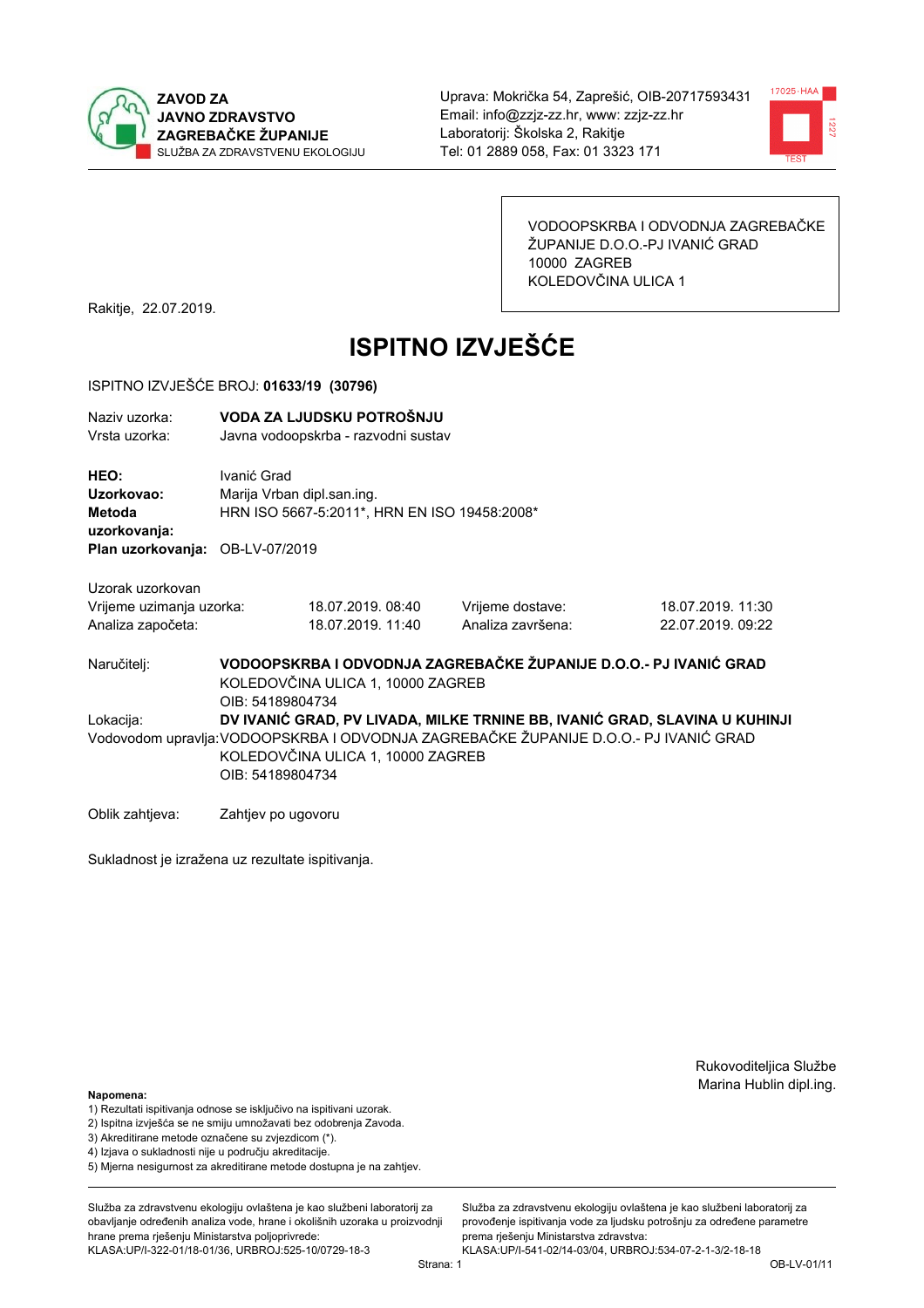## **REZULTATI ISPITIVANJA:**

Ispitno izviešće rezultat je elektroničke obrade podataka te je punovažeće bez žiga i potpisa

| Pokazatelj                | <b>Metoda</b>                           | <b>MJ</b>               | <b>Rezultatt</b> | <b>MDK**</b>  | <b>Sukladno</b> |
|---------------------------|-----------------------------------------|-------------------------|------------------|---------------|-----------------|
| Temperatura               | Standard Methods 21st Ed.<br>2005.2550B | $^{\circ}$ C            | 21,2             | 25            | DA              |
| Slobodni rezidualni klor  | HRN EN ISO 7393-2:2018                  | $mg/L$ Cl <sub>2</sub>  | 0,07             | 0,5           | DA              |
| Boja                      | HRN EN ISO 7887:2012                    | mg/L Pt/Co skale        | < 5              | 20            | DA              |
| Mutnoća                   | HRN EN ISO 7027-1:2016*                 | NTU jedinica            | 0,10             | 4             | DA              |
| <b>Miris</b>              | HRN EN 1622:2008                        |                         | bez              | bez           | DA              |
| <b>Okus</b>               | HRN EN 1622:2008                        |                         | bez              | bez           | DA              |
| pH                        | HRN EN ISO 10523:2012*                  | pH jedinica             | 7,4              | $6, 5 - 9, 5$ | DA              |
| Temp.pri određivanju pH   |                                         | $^{\circ}$ C            | 22,4             |               |                 |
| Elektrovodljivost         | HRN EN 27888:2008*                      | µScm-1 pri 20°C         | 408              | 2.500         | DA              |
| Utrošak KMnO <sub>4</sub> | HRN EN ISO 8467:2001                    | mg/L O <sub>2</sub>     | 0,8              | 5             | DA              |
| Kloridi                   | HRN EN ISO 10304-1:2009*                | mg/L CI                 | 13               | 250           | DA              |
| Nitriti                   | HRN EN ISO 10304-1:2009*                | mg/L $(NO2)$            | < 0,050          | 0,5           | DA              |
| Nitrati                   | HRN EN ISO 10304-1:2009*                | mg/L (NO <sub>3</sub> ) | 5,9              | 50            | DA              |
| Amonij                    | HRN ISO 7150-1:1998*                    | mg/L (NH                | < 0,05           | 0,5           | DA              |

trezultat izražen kao manje od (<) odnosi se na granicu kvantifikacije

\*\*maksimalno dozvoljena koncentracija

#### Izjava o sukladnosti

Prema ispitanim parametrima uzorak vode JE SUKLADAN zahtievima članka 5. Zakona o vodi za ljudsku potrošnju (NN 56/2013, 64/2015, 104/2017, 115/2018) i priloga I Pravilnika o parametrima sukladnosti, metodama analize, monitoringu i planovima sigurnosti vode za ljudsku potrošnju te načinu vođenja registra pravnih osoba koje obavljaju djelatnost javne vodoopskrbe (NN 125/2017).

> Zamjena voditelja Odsjeka Marina Hublin dipl.ing.

## Odsjek za mikrobiološka ispitivanja voda

## **REZULTATI ISPITIVANJA:**

Ispitno izvješće rezultat je elektroničke obrade podataka te je punovažeće bez žiga i potpisa

| Pokazatelj             | <b>Metoda</b>           | <b>MJ</b>   | <b>Rezultat</b> | $MDK**$ | <b>Sukladno</b> |
|------------------------|-------------------------|-------------|-----------------|---------|-----------------|
| Ukupni kolifomi        | HRN EN ISO 9308-1:2014* | broj/100 mL |                 | 0       | DA              |
| Escherichia coli       | HRN EN ISO 9308-1:2014* | broj/100 mL |                 | 0       | DA              |
| Enterokoki             | HRN EN ISO 7899-2:2000* | broj/100 mL |                 | 0       | DA              |
| Pseudomonas aeruginosa | HRN EN ISO 16266:2008*  | broj/100 mL | < 1             | 0       | DA              |
| Aerobne bakt -36 C/48h | HRN EN ISO 6222:2000*   | broj/1 mL   |                 | 100     | DA              |
| Aerobne bakt -22°C/72h | HRN EN ISO 6222:2000*   | broj/1 mL   |                 | 100     | DA              |

\*\*maksimalno dozvoljena koncentracija

#### Izjava o sukladnosti

Prema ispitanim parametrima uzorak vode JE SUKLADAN zahtjevima članka 5. Zakona o vodi za ljudsku potrošnju (NN 56/2013, 64/2015, 104/2017, 115/2018) i priloga I Pravilnika o parametrima sukladnosti, metodama analize, monitoringu i planovima sigurnosti vode za ljudsku potrošnju te načinu vođenja registra pravnih osoba koje obavljaju djelatnost javne vodoopskrbe (NN 125/2017).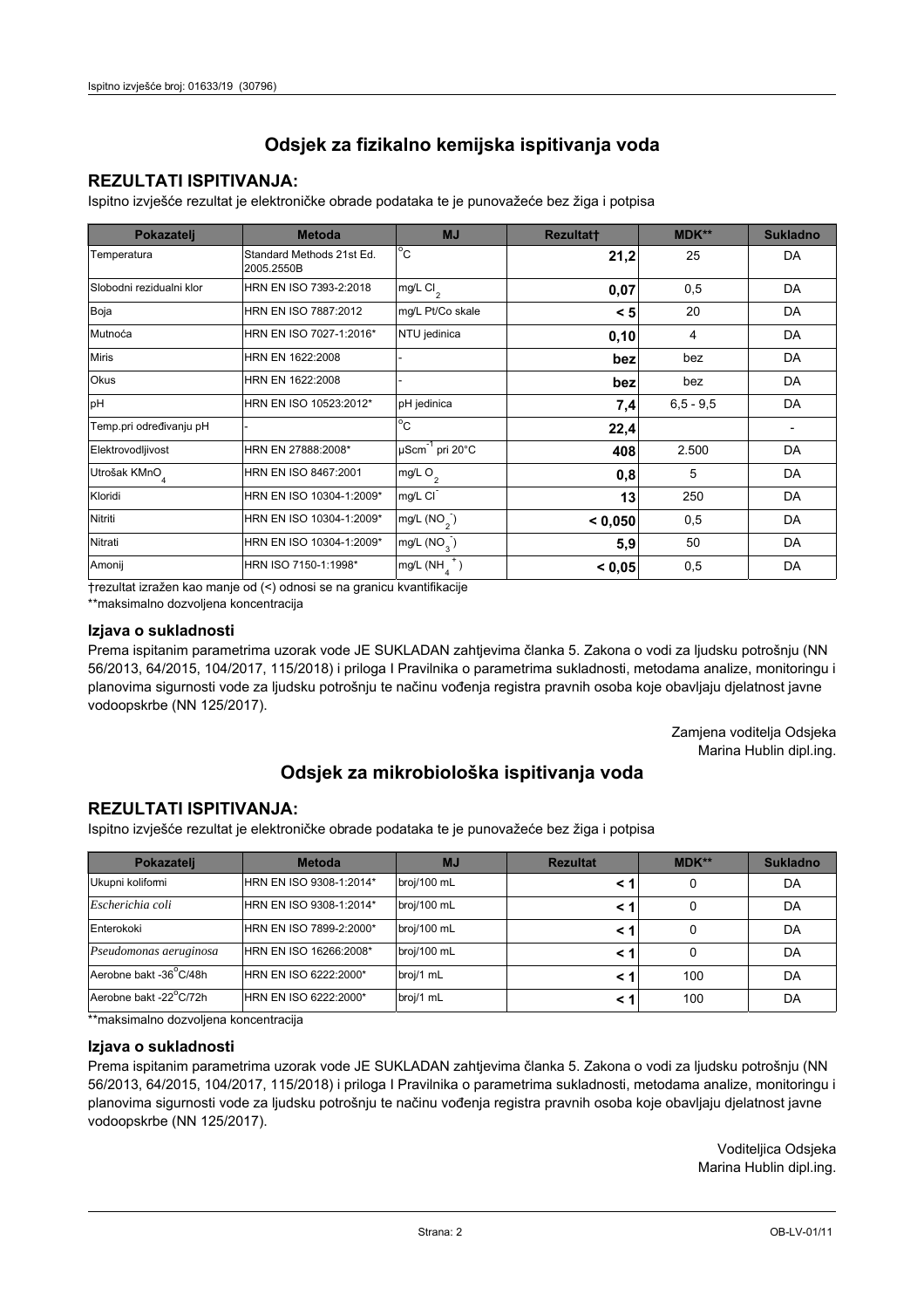



VODOOPSKRBA I ODVODNJA ZAGREBAČKE ŽUPANIJE D.O.O.-PJ IVANIĆ GRAD 10000 ZAGREB KOLEDOVČINA ULICA 1

Rakitje, 22.07.2019.

# **ISPITNO IZVJEŠĆE**

#### ISPITNO IZVJEŠĆE BROJ: 01632/19 (30795)

| Naziv uzorka:<br>Vrsta uzorka:                      | VODA ZA LJUDSKU POTROŠNJU<br>Javna vodoopskrba - razvodni sustav                                                                                                                                               |                   |                   |                   |  |  |  |
|-----------------------------------------------------|----------------------------------------------------------------------------------------------------------------------------------------------------------------------------------------------------------------|-------------------|-------------------|-------------------|--|--|--|
| HEO:<br>Uzorkovao:<br><b>Metoda</b><br>uzorkovanja: | Ivanić Grad<br>Marija Vrban dipl.san.ing.<br>HRN ISO 5667-5:2011*, HRN EN ISO 19458:2008*                                                                                                                      |                   |                   |                   |  |  |  |
| Plan uzorkovanja: OB-LV-07/2019                     |                                                                                                                                                                                                                |                   |                   |                   |  |  |  |
| Uzorak uzorkovan                                    |                                                                                                                                                                                                                |                   |                   |                   |  |  |  |
| Vrijeme uzimanja uzorka:                            |                                                                                                                                                                                                                | 18.07.2019.08:15  | Vrijeme dostave:  | 18.07.2019. 11:30 |  |  |  |
| Analiza započeta:                                   |                                                                                                                                                                                                                | 18.07.2019. 11:37 | Analiza završena: | 22.07.2019. 09:22 |  |  |  |
| Naručitelj:                                         | VODOOPSKRBA I ODVODNJA ZAGREBAČKE ŽUPANIJE D.O.O.- PJ IVANIĆ GRAD<br>KOLEDOVČINA ULICA 1, 10000 ZAGREB<br>OIB: 54189804734                                                                                     |                   |                   |                   |  |  |  |
| Lokacija:                                           | CAFFE BAR BREGI, SAVSKA 68, POSAVSKI BREGI, SLAVINA NA ŠANKU<br>Vodovodom upravlja: VODOOPSKRBA I ODVODNJA ZAGREBAČKE ŽUPANIJE D.O.O.- PJ IVANIĆ GRAD<br>KOLEDOVČINA ULICA 1, 10000 ZAGREB<br>OIB: 54189804734 |                   |                   |                   |  |  |  |
| Oblik zahtieva:                                     | Zahtjev po ugovoru                                                                                                                                                                                             |                   |                   |                   |  |  |  |

Sukladnost je izražena uz rezultate ispitivanja.

Rukovoditeljica Službe Marina Hublin dipl.ing.

#### Napomena:

- 1) Rezultati ispitivanja odnose se isključivo na ispitivani uzorak.
- 2) Ispitna izvješća se ne smiju umnožavati bez odobrenja Zavoda.
- 3) Akreditirane metode označene su zvjezdicom (\*).
- 4) Iziava o sukladnosti nije u području akreditacije.
- 5) Mjerna nesigurnost za akreditirane metode dostupna je na zahtjev.

Služba za zdravstvenu ekologiju ovlaštena je kao službeni laboratorij za obavlianie određenih analiza vode, hrane i okolišnih uzoraka u proizvodniji hrane prema rješenju Ministarstva poljoprivrede: KLASA:UP/I-322-01/18-01/36, URBROJ:525-10/0729-18-3

Služba za zdravstvenu ekologiju ovlaštena je kao službeni laboratorij za provođenie ispitivania vode za liudsku potrošniu za određene parametre prema rješenju Ministarstva zdravstva:

KLASA:UP/I-541-02/14-03/04, URBROJ:534-07-2-1-3/2-18-18